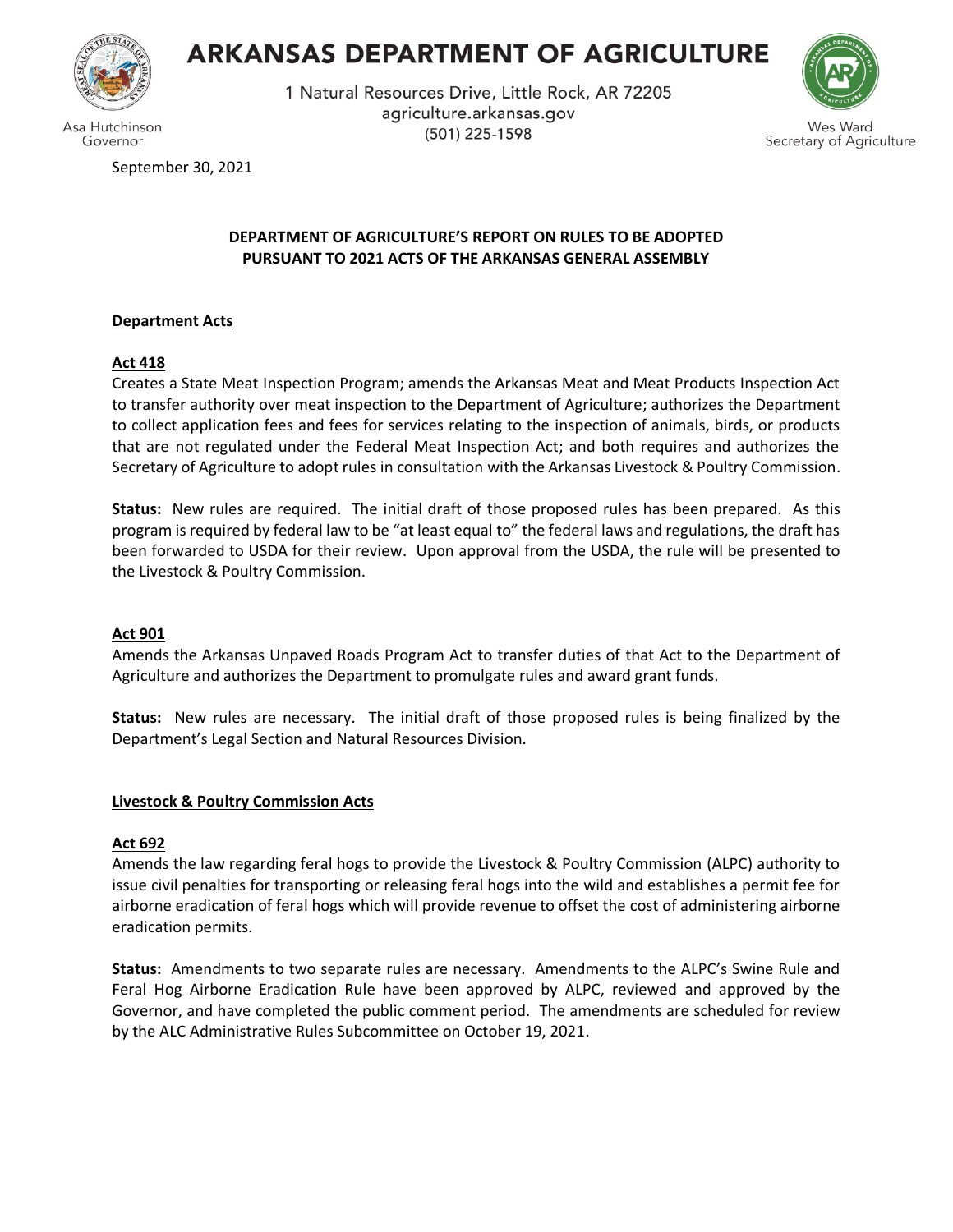#### **Act 700**

Establishes a Fair-Funding Program within the Department of Agriculture and repeals existing law regarding Livestock Shows and Fairs requiring use of an outdated points system for funding of fairs and livestock shows.

**Status:** The repeal of the ALPC's rule based on the outdated points system has been approved by the Commission, reviewed and approved by the Governor, completed the public comment period, reviewed by the ALC Administrative Rules subcommittee, and received final approval from ALC. The repeal of the rule has been filed with the Secretary of State, and the repeal will be effective October 2, 2021.

#### **Act 716**

Amends the law regarding the legal methods of fowl carcass disposal and provides that extrusion and cooking for swine food are no longer allowed.

**Status:** This Act required amendments to both the ALPC's Fowl Carcass Disposal Rule and its Garbage Feeding for Swine Rule. The amendment to the Garbage Feeding for Swine Rule has been approved by the ALPC, reviewed and approved by the Governor, completed the public comment period, reviewed by the Administrative Rules Subcommittee, and received final approval from ALC. The rule has been filed with the Secretary of State and will have an effective date of October 2, 2021.

As noted, an amendment to the Fowl Carcass Disposal Rule is also necessary. However, the ALPC currently has separate rules for Fowl Carcass Disposal and Large Animal Carcass Disposal. Therefore, the ALPC proposed to repeal the two existing carcass disposal rules and adopt one new rule covering both large animal and fowl carcass disposal. The repeal of the two existing carcass disposal rules and the adoption of a new carcass disposal rule have been approved by the ALPC, reviewed and approved by the Governor, completed the public comment period, reviewed by the Administrative Rules Subcommittee, and received final approval from ALC. The rule has been filed with the Secretary of State and will have an effective date of October 2, 2021.

#### **Milk Stabilization Board Acts**

## **Act 521**

Amends the Arkansas Milk Stabilization Board Act and provides that the Milk Stabilization Board (MSB) shall require that an Arkansas milk producer receive Class 1 prices for milk utilized or sold as fluid milk in this state. It further provides that the MSB may make and enforce rules it deems necessary to effectively carry out the provisions of the Act.

**Status:** New rules are necessary. The initial draft wasreviewed by the Board on September 30. The Board requested the Department to work with the Office of the Attorney General in preparing revisions to the draft, for presentation to the Board at its next meeting.

#### **Natural Resources Commission Acts**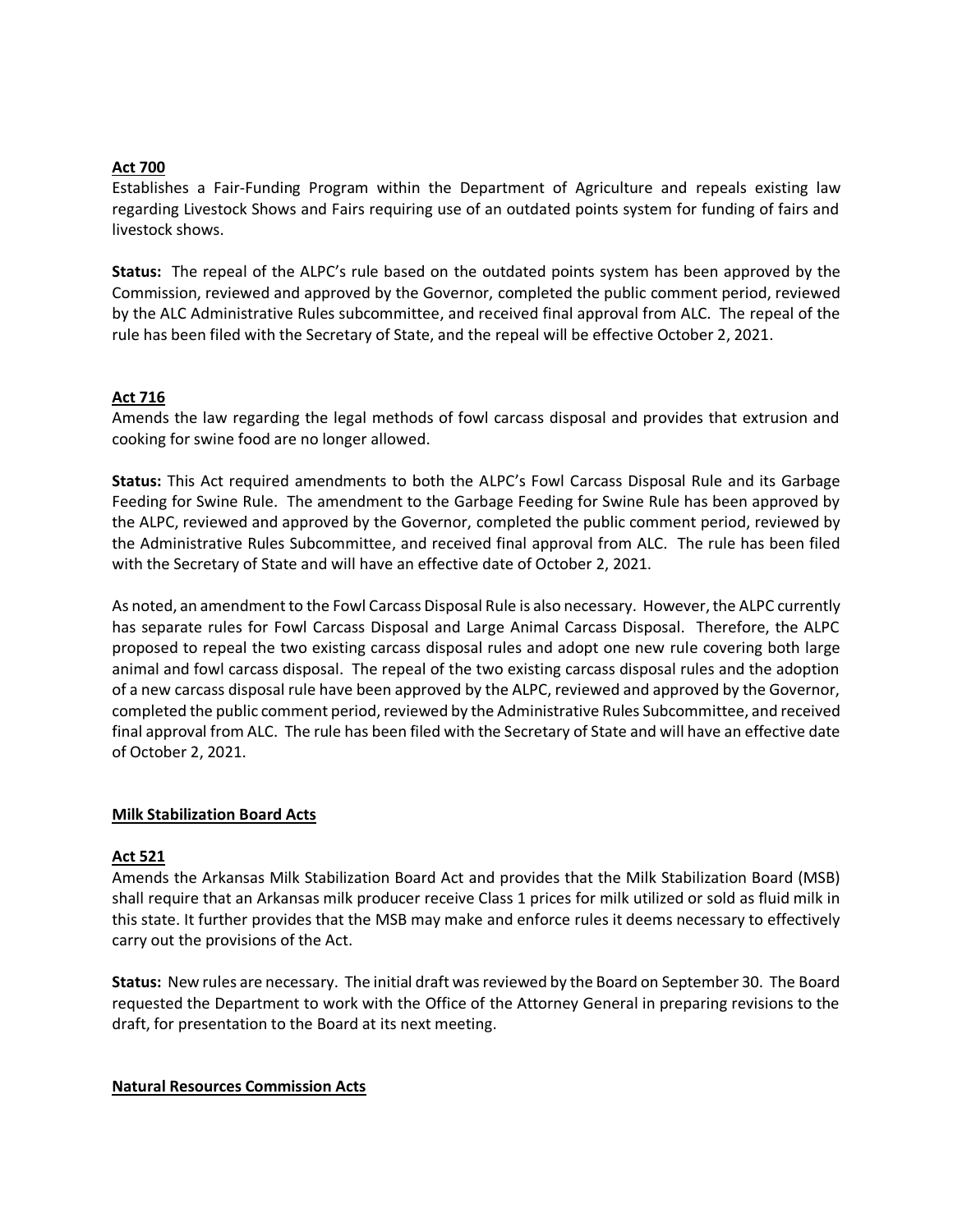## **Act 563**

Amends the time period for completing projects under the Water Resource Conservation and Development Incentives Act.

**Status:** While the Act does not explicitly require the promulgation of rules, existing rules of the Arkansas Natural Resources Commission (ANRC) will need to be amended to reflect the project deadlines changed by the Act. Rule amendments have been approved by the ANRC. On August 22, 2021, the amendments were forwarded to the Department of Finance and Administration for review and approval as required by A.C.A. § 25-51-1010(a)(2). One rule amendment is proposed to cover both this Act and Act 875, below.

## **Act 875**

Amends the Water Resource Conservation and Development Incentives Act by increasing the tax credit that can be issued to projects under the Act, increasing the time allowed for an entity to take a Tax Credit issued to those projects, and expanding the tax credit to include projects in counties adjacent to counties with Critical Groundwater Areas.

**Status:** While the Act does not explicitly require the promulgation of rules, existing rules of the ANRC will need to be amended to reflect the project amounts and deadlines changed by the Act. Rule amendments have been approved by the ANRC. On August 22, 2021, the amendments were forwarded to the Department of Finance and Administration for review and approval as required by A.C.A. § 25-51-  $1010(a)(2)$ . One rule amendment is proposed to cover both this Act and Act 563, above.

## **Act 605**

Amends the law concerning retail water providers by giving ANRC the authority to determine when a water provider is in financial distress and to determine when a new provider is required. The Act creates an advisory board to assist the ANRC with development of training for provider board members. It also requires ANRC to adopt rules regarding rate studies, training for members of water provider boards, and general rules to implement the law.

**Status:** New rules are required. Research is ongoing regarding similar rules adopted by other states. The initial outline of a draft of the proposed rules has been developed. The advisory bord members have been notified of the Act and a meeting is being planned for October.

## **Plant Board Acts**

#### **Act 364**

Amends the Abandoned Agricultural Pesticide Disposal Act to provide for an increase in the pesticide registration fee from \$50 to an amount not to exceed \$100 to be used for collection and disposal of abandoned pesticides across the state.

**Status:** A rule amendment has been drafted and is ready to be presented to the Plant Board once the new Board is seated.